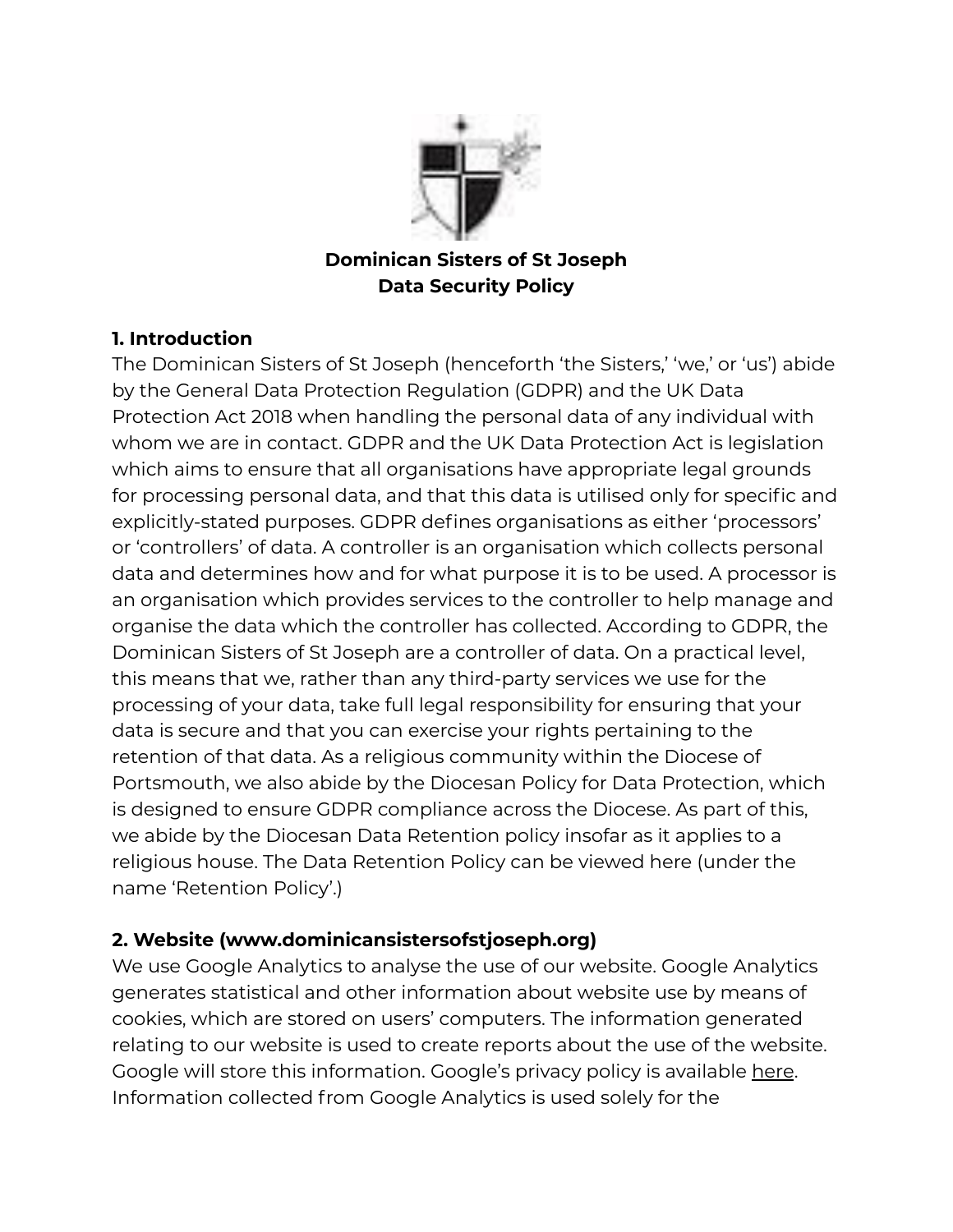administration of our website and is not shared with any third parties. The website contains links to other websites, for whose privacy policies or practices we are not responsible.

### **3. Monthly Newsletter and Liturgy Sheets**

The Sisters provide a monthly email newsletter and also weekly liturgy sheets for our livestreamed Sunday Masses. Individuals who wish to receive the newsletter and/or liturgy sheets are required to first sign up to the [mailing](https://mailchi.mp/724cb9b6ad8f/dominicansisters) list. The data we store in our mailing list is not passed on to any third party.The personal data entered into the mailing list form is processed by the email marketing service Mailchimp, whose privacy policy can be viewed [here](https://mailchimp.com/legal/privacy/). While Mailchimp is a US-based data processor, it abides by the Privacy Shield agreement which ensures data stored in the US is safeguarded according to GDPR standards. Individuals may contact us to access, correct, update or delete the information about themselves which we store (their email address, first name, and last name.)

Mailchimp also has software which can review the content of email campaigns to ensure compliance with their Terms of Use. Therefore, any personal information about individuals mentioned in our newsletter is viewable by Mailchimp in certain tightly-defined circumstances.

### **4. Email Contact Form**

The email contact form on our website is for the mailbox sister@dominicansistersofstjoseph.org. The personal data we receive from messages sent through the email contact form (first name, last name, and email address) will not be passed on to any third party. Once we have responded to your message (if it requires a response), your message is deleted. This mailbox is accessed by several sisters within the Dominican Sisters of St Joseph.

Personal information within email correspondence may be disclosed to other sisters within the community who do not have direct access to the mailbox. If you have given us a prayer request, the prayer request may be written out in our chapel prayer book, which is visible and accessible to the general public who visit the chapel. If you do not wish information such as last names or personal details of specific situations to be mentioned in our public prayer book, please specify this in your email.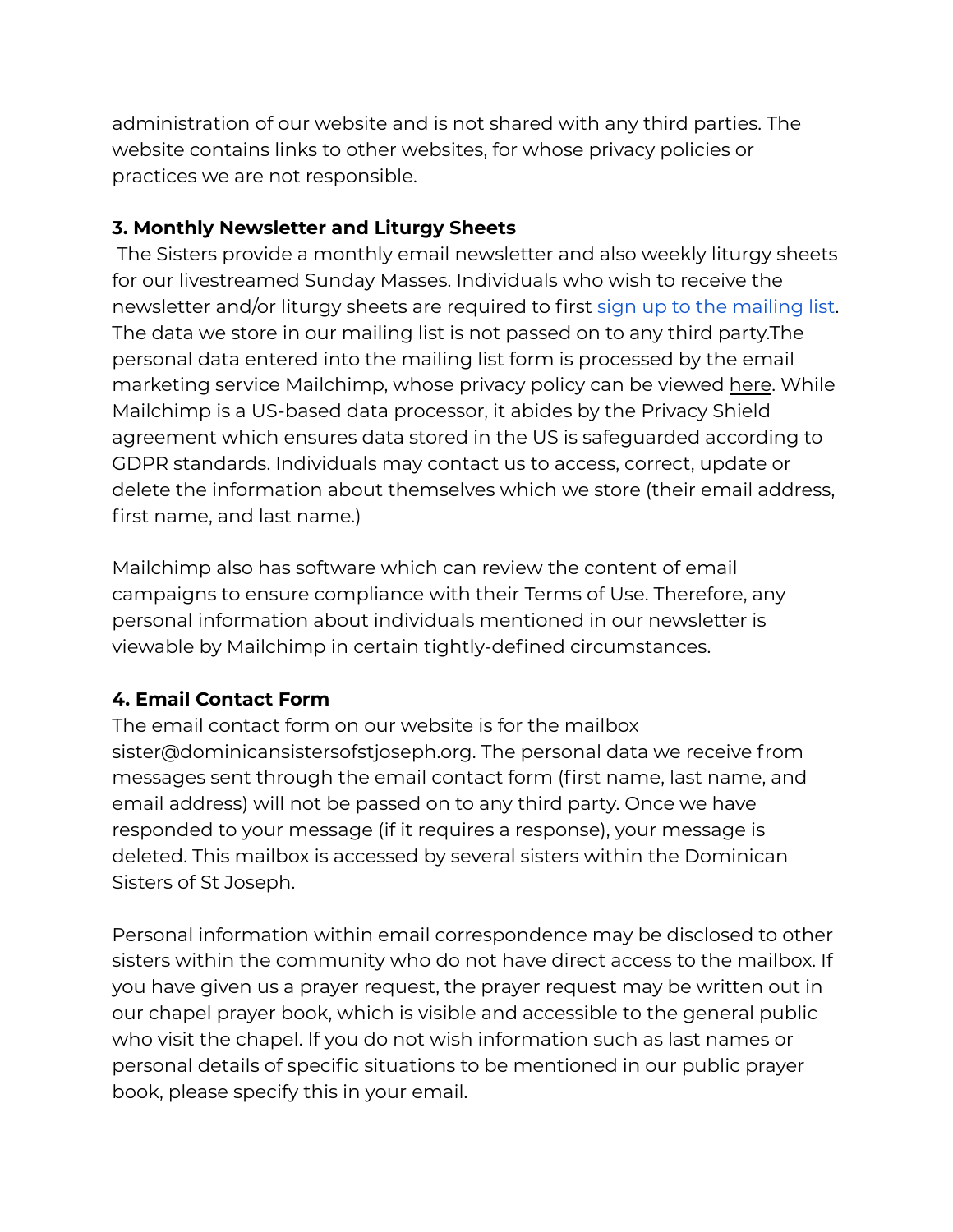# **5. Dominicards (shop.dominicansistersofstjoseph.org)**

The Sisters run an online repository called Dominicards. Dominicards collects and stores information relating to the purchase of Dominicards products. Personal information provided to Dominicards is used only for the following purposes:

- To send goods purchased via the website
- To send statements and invoices
- To collect payments
- To send email notifications which have been opted in to
- To deal with enquiries and complaints relating to Dominicards.

We do not provide third parties with any personal information about Dominicards customers or transactions unless it is to assist competent authorities in the course of a legal investigation.

# **6. Etsy Shop (www.etsy.com/uk/shop/Dominicards)**

Dominicards products are also available to purchase via Etsy. Everything in Section 5 of this privacy policy also applies to our Etsy shop. Our Etsy Privacy Policy can be viewed on our **Etsy [page](http://www.etsy.com/uk/shop/Dominicards)**. The policy is compliant both with our overall Data Security Policy and Etsy's own Privacy Policy for buyers, which can be viewed [here.](https://www.etsy.com/uk/legal/privacy/#:~:text=%20Privacy%20Policy%20%201%20Our%20Privacy%20Policy.,these%20messages%20are%20delivered%20by%20email%2C...%20More%20)

### **7. Cookies**

A cookie consists of information which is sent by a web server to a web browser and subsequently stored by the browser. The information is then sent back to the server each time the browser requests a page from the server. This enables the web server to identify and track the web browser. The cookies we use enable key functions on our website such as security, network management, and accessibility. You can disable these by changing your browser settings, but this may affect your ability to view and use our website.

# **8. Church Services TV Camera**

A camera installed inside the Chapel of the Dominican Sisters of St Joseph allows for the livestreaming and recording of Mass, the Divine Office and other liturgical celebrations. This livestreaming and recording service is facilitated by Church Services TV (CSTV). The camera is permanently installed and running, though it can be switched off at the request of the Sisters and recording only takes place during the Sisters' scheduled liturgies. The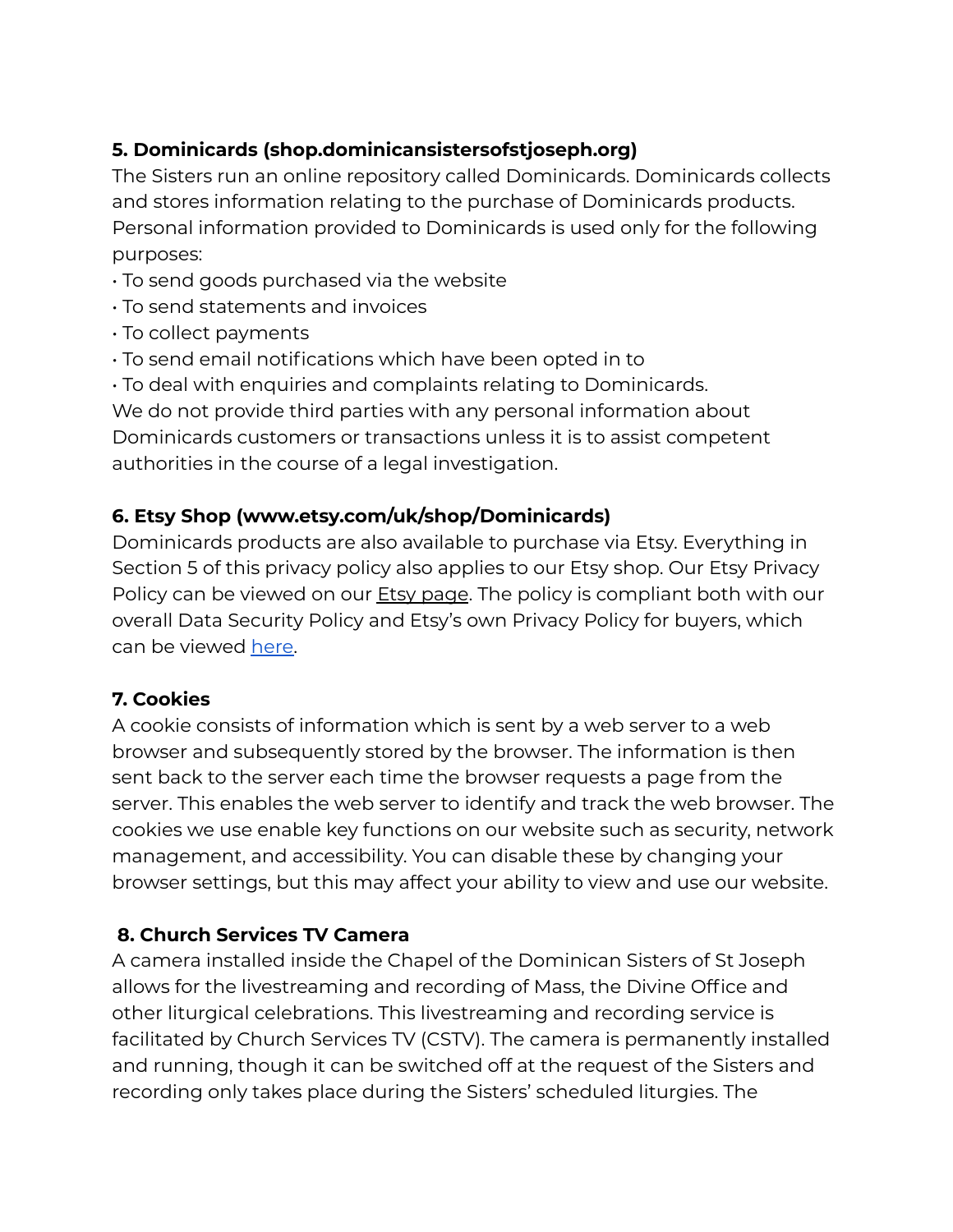livestream and previous recordings can be accessed either via our homepage or on the Sisters' CSTV page. Recordings of livestreamed liturgies are requested from CSTV by the Sisters, and no images are stored if a request for recording has not been made. Footage of recorded liturgies are held for 90 days, though the Sisters may also store certain recordings permanently at our discretion. Recordings are available to view [here.](https://www.churchservices.tv/lymington)

The camera contains a backup storage card which enables video to be accessed for security or recording purposes or in the event of a broadband or system failure. The camera and the storage card are owned by the Sisters. The Sisters may give permission to CSTV to access this footage remotely. For further enquiries related to the services provided by CSTV please email gdpr@churchsupportgroup.com or visit their [website](http://www.churchservices.tv/).

### **9. International Data Transfers**

If we process data outside of the European Economic Area, whether through our main website or as part of a Dominicards transaction, we will only do so in accordance with Data Protection Law.

### **10. Data Security**

We take the appropriate measures to ensure that your personal data is not accidentally lost, used/accessed inappropriately, altered or disclosed. We also limit access to your personal data to those within the Dominican Sisters of St Joseph, or in some circumstances third parties, who have a legitimate need to know such data. These third parties will only process your personal data on our instructions and are subject to a duty of confidentiality. We have an agreed procedure to deal with suspected data breaches and will notify you and any applicable regulator of a breach where we are legally required to do so.

### **11. Your Legal Rights**

Under data protection law, there are certain circumstances in which you can exercise rights pertaining to the personal data stored by a data controller. These include the right to request access to, correction of, or erasure of your personal data. You can also withdraw consent to the processing of your personal data or request restriction of that processing. You can learn more about these rights here. If you have had data processed by us and wish to exercise these rights in regard to that data, please email us. You will not have